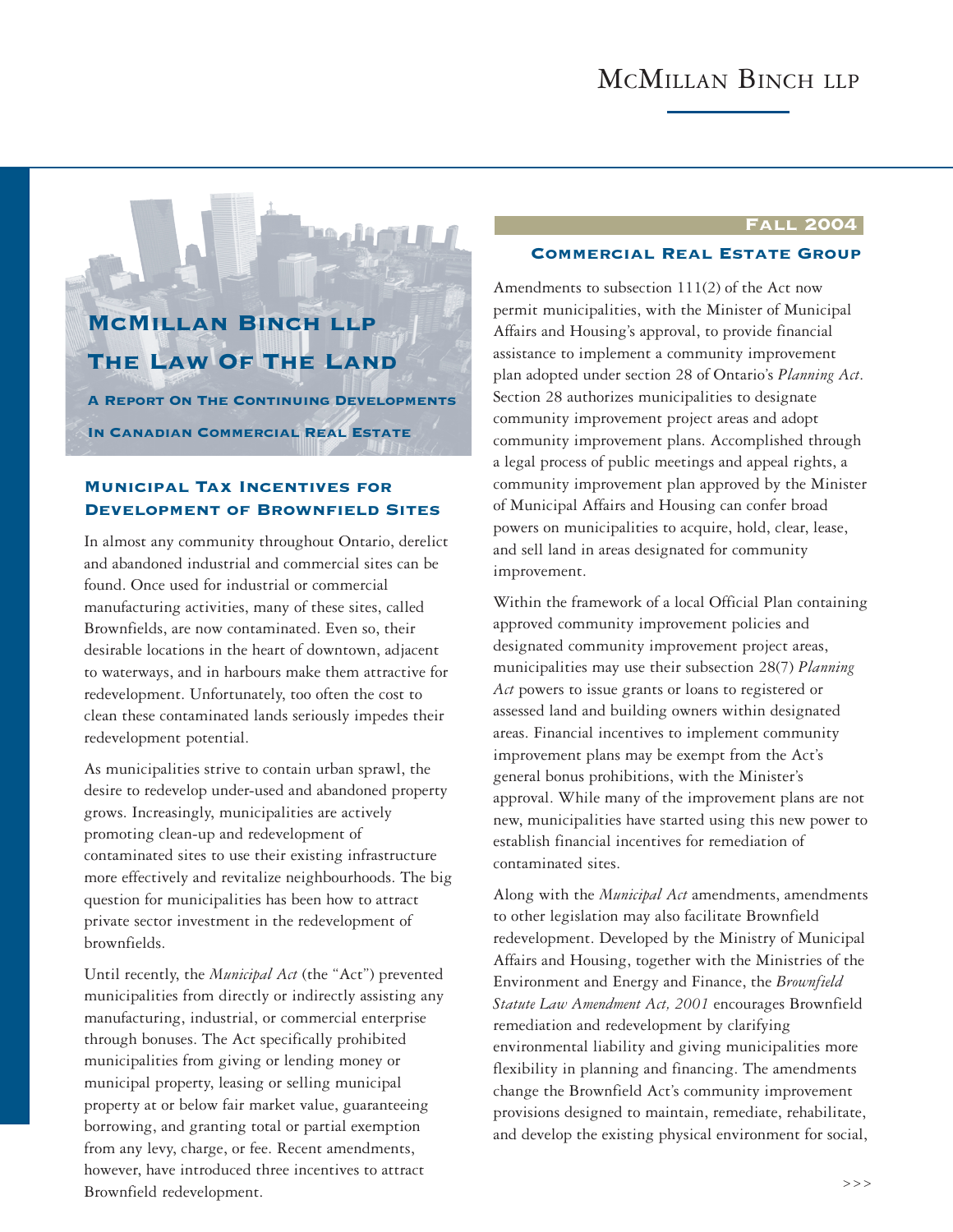# MCMILLAN BINCH LLP

economic, and environmental activities. By waiving planning and development application fees and building permit fees, the amended act encourages Brownfield owners to clean and redevelop their property. Additional amendments attract reinvestment by allowing municipalities to freeze or cancel the municipal portion of property tax on contaminated sites; the Ministry of Finance may match the municipal tax treatment for the education portion of the property tax.

Arguably the most promising financial assistance tool is the new tax increment equivalent financing authorizing municipalities to provide grants based on the increase in revenues to the municipality.

For example, if the municipal tax on an undeveloped property was \$10,000 and the municipal tax after redevelopment is \$110,000, the municipality may provide a grant for, say, 10 years based on the annual tax increment of \$100,000. In the program's first year, the property owner's grant would equal 100% of the tax increment, with the grant decreasing by 10% each year until the 10-year period ends. So, the grant would be \$100,000 the first year and \$10,000 the tenth and final year. The total cumulative incremental tax increase would be \$1,000,000 (\$100,000 per year x 10 years), with the owner receiving a total grant of \$550,000 over the 10 years.

The city of Toronto opted into the tax increment equivalent financing program October 2003, identifying 10 Brownfield sites for the program under "Toronto's First Tax Incentive Program for Industrial Reinvestment." Specific to the 10 identified Brownfield sites, the program provides a tax grant of up to 62.5% of the total new taxes resulting from new development, to be paid annually over a maximum 12-year term, for property and building improvements. Properties must be used for eligible employment uses, the owner must invest at least \$500,000, and the grant may not exceed the cost of site improvements. Many other Ontario municipalities are also using the tax incentive program, along with other eligible municipal loans and grants and the waiver of municipal fees for development applications and building permits.

In combination, these recent legislative amendments equip municipalities with essentially three major financial assistance tools for investors interested in redeveloping Brownfields:

- municipal loans or grants through community improvement plans under section 28 of the *Planning Act*,
- waiver of municipal fees, such as planning and development application fees and building permit fees, and
- tax increment equivalent financing to leverage the difference between current and potential tax yields on redevelopment properties.

It is anticipated that these financial incentives will entice private landowners to seriously consider reinvesting in these sometimes derelict, abandoned, and under-used sites.

*Written by Mary L. Flynn-Guglietti*

*The foregoing provides only an overview. Readers are cautioned against making any decisions based on this material alone. Rather, a qualified lawyer should be consulted.*

© *Copyright 2004 McMillan Binch LLP*